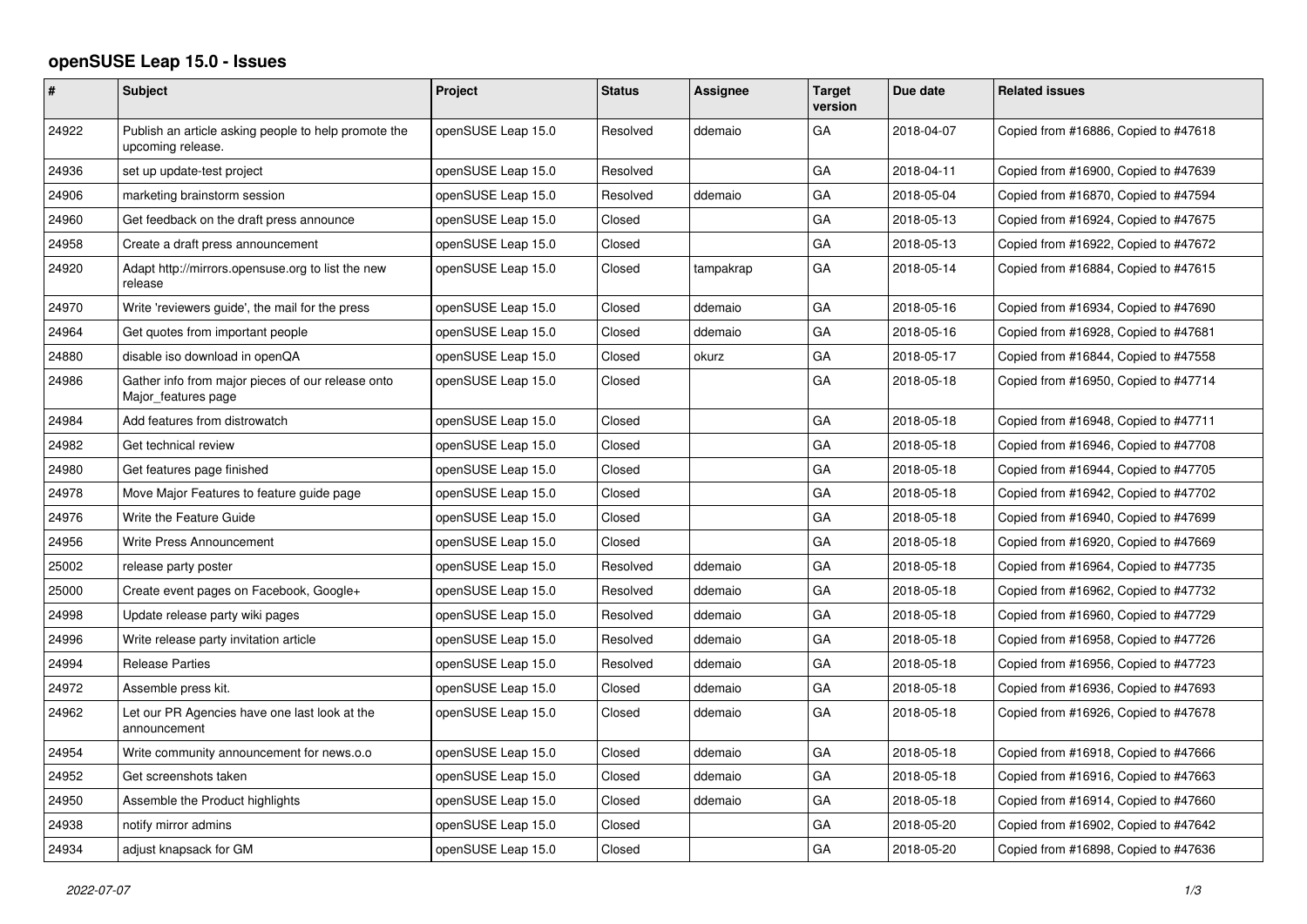| #     | <b>Subject</b>                                                                       | Project            | <b>Status</b> | <b>Assignee</b> | <b>Target</b><br>version | Due date   | <b>Related issues</b>                |
|-------|--------------------------------------------------------------------------------------|--------------------|---------------|-----------------|--------------------------|------------|--------------------------------------|
| 24928 | make GM images available                                                             | openSUSE Leap 15.0 | Closed        |                 | GA                       | 2018-05-20 | Copied from #16892, Copied to #47627 |
| 24916 | tell maintenance&security about Bugfree                                              | openSUSE Leap 15.0 | Closed        |                 | GA                       | 2018-05-20 | Copied from #16880, Copied to #47609 |
| 24912 | sync the release to the mirrors                                                      | openSUSE Leap 15.0 | Closed        |                 | GA                       | 2018-05-20 | Copied from #16876                   |
| 24988 | translate release announcement                                                       | openSUSE Leap 15.0 | Closed        | ddemaio         | GA                       | 2018-05-20 | Copied from #16952, Copied to #47717 |
| 24974 | send press kit                                                                       | openSUSE Leap 15.0 | Closed        | ddemaio         | GA                       | 2018-05-20 | Copied from #16938, Copied to #47696 |
| 25084 | set attribute to reject requests                                                     | openSUSE Leap 15.0 | Closed        | Inussel         | GA                       | 2018-05-20 | Copied from #20372, Copied to #47795 |
| 25056 | notify studio team about Bugfree                                                     | openSUSE Leap 15.0 | Closed        |                 | GA                       | 2018-05-23 | Copied from #17022, Copied to #47780 |
| 24924 | Update the rsync modules to include new ISO and<br>repo                              | openSUSE Leap 15.0 | Closed        |                 | GA                       | 2018-05-23 | Copied from #16888, Copied to #47621 |
| 24908 | remind opensuse.org admins of release                                                | openSUSE Leap 15.0 | Closed        |                 | GA                       | 2018-05-23 | Copied from #16872, Copied to #47597 |
| 25008 | translate social media messages                                                      | openSUSE Leap 15.0 | Resolved      | ddemaio         | GA                       | 2018-05-23 | Copied from #16970, Copied to #47744 |
| 25006 | Make sure we have the right people prepared to send<br>out the social media messages | openSUSE Leap 15.0 | Resolved      | ddemaio         | GA                       | 2018-05-23 | Copied from #16968, Copied to #47741 |
| 25004 | Create social media messages                                                         | openSUSE Leap 15.0 | Resolved      | ddemaio         | GA                       | 2018-05-23 | Copied from #16966, Copied to #47738 |
| 24786 | Create social media backgrounds and badges                                           | openSUSE Leap 15.0 | Resolved      | ddemaio         | GA                       | 2018-05-23 | Copied from #16696, Copied to #47492 |
| 24784 | Social media marketing                                                               | openSUSE Leap 15.0 | Resolved      | ddemaio         | GA                       | 2018-05-23 | Copied from #16694, Copied to #47489 |
| 24914 | ask maintenance to remove the test updates                                           | openSUSE Leap 15.0 | Closed        |                 | GA                       | 2018-05-24 | Copied from #16878, Copied to #47606 |
| 24900 | fix upgrade instructions in wiki                                                     | openSUSE Leap 15.0 | Resolved      | ddemaio         | GA                       | 2018-05-24 | Copied from #16864, Copied to #47585 |
| 24894 | install Leap 15.0 wiki pages as default                                              | openSUSE Leap 15.0 | Resolved      | ddemaio         | GA                       | 2018-05-24 | Copied from #16858, Copied to #47579 |
| 24892 | update wiki pages                                                                    | openSUSE Leap 15.0 | Resolved      | ddemaio         | GA                       | 2018-05-24 | Copied from #16856, Copied to #47576 |
| 24890 | move previous release to archive                                                     | openSUSE Leap 15.0 | Resolved      | ddemaio         | GA                       | 2018-05-24 | Copied from #16854, Copied to #47573 |
| 24910 | find external BT seeders                                                             | openSUSE Leap 15.0 | Closed        | tampakrap       | GA                       | 2018-05-24 | Copied to #47600                     |
| 25098 | send announcement to opensuse-announce                                               | openSUSE Leap 15.0 | Closed        |                 | GA                       | 2018-05-25 | Copied from #20802, Copied to #47813 |
| 24944 | update shop.opensuse.org                                                             | openSUSE Leap 15.0 | Closed        |                 | GA                       | 2018-05-25 | Copied from #16908, Copied to #47651 |
| 24940 | shop.opensuse.org                                                                    | openSUSE Leap 15.0 | Closed        |                 | GA                       | 2018-05-25 | Copied from #16904, Copied to #47645 |
| 24904 | communicate Bugfree issues to marketing                                              | openSUSE Leap 15.0 | Closed        |                 | GA                       | 2018-05-25 | Copied from #16868, Copied to #47591 |
| 24838 | update roadmap                                                                       | openSUSE Leap 15.0 | Closed        |                 | GA                       | 2018-05-25 | Copied from #16802, Copied to #47525 |
| 25054 | update web site with new languages                                                   | openSUSE Leap 15.0 | Resolved      | AdaLovelace     | GA                       | 2018-05-25 | Copied from #17020, Copied to #47777 |
| 24946 | update wiki                                                                          | openSUSE Leap 15.0 | Closed        | bmwiedemann     | GA                       | 2018-05-25 | Copied from #16910, Copied to #47654 |
| 24942 | request new box image and link                                                       | openSUSE Leap 15.0 | Closed        | bmwiedemann     | GA                       | 2018-05-25 | Copied from #16906, Copied to #47648 |
| 25068 | add lock tags                                                                        | openSUSE Leap 15.0 | Closed        |                 | GA                       | 2018-05-27 | Copied from #18838, Copied to #47786 |
| 24992 | software.opensuse.org                                                                | openSUSE Leap 15.0 | Closed        |                 | GA                       | 2018-05-27 | Copied from #16954, Copied to #47720 |
| 24948 | Release Announcement                                                                 | openSUSE Leap 15.0 | Closed        |                 | GA                       | 2018-05-27 | Copied from #16912, Copied to #47657 |